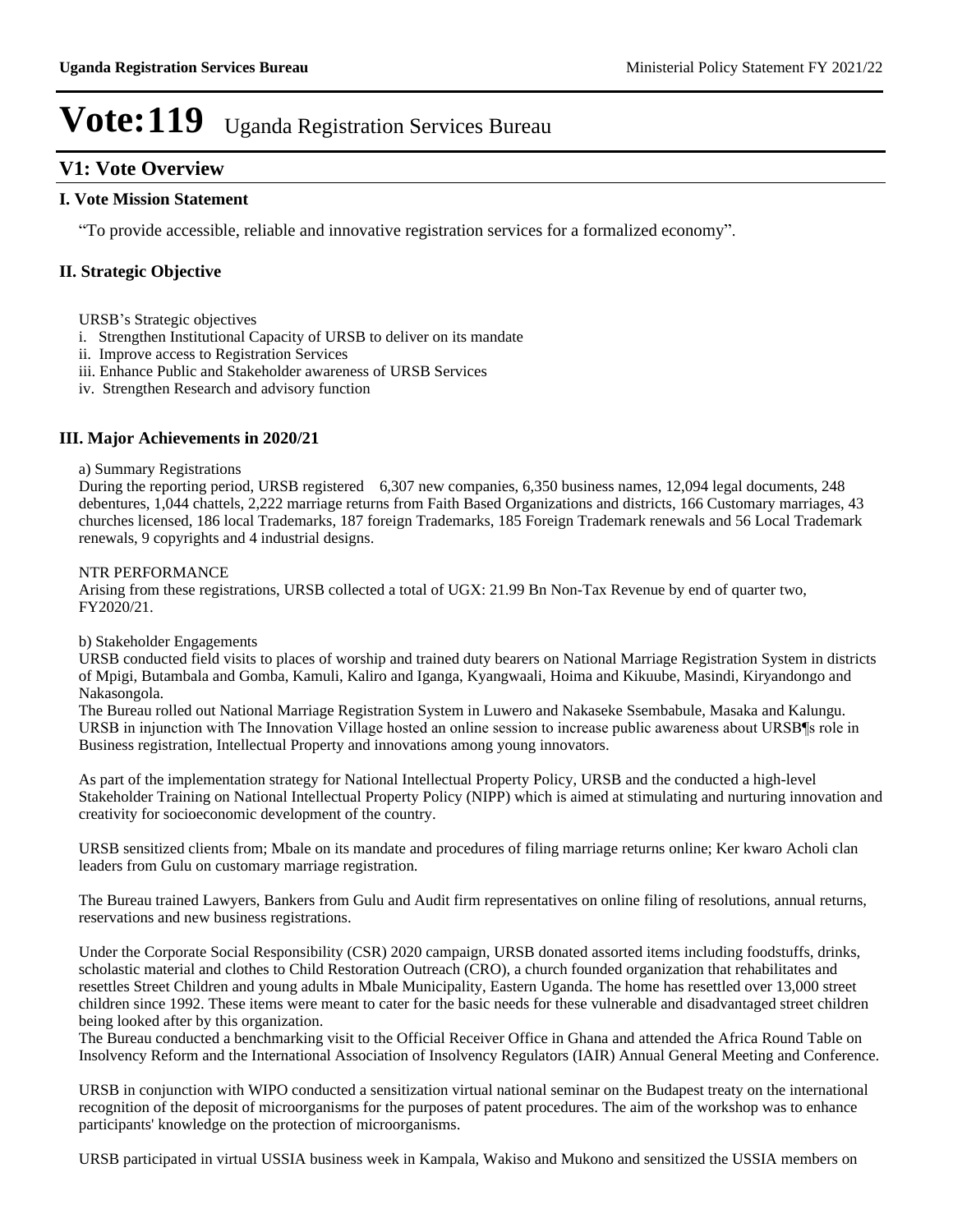Intellectual Property issues with focus on branding.

URSB participated in the inauguration of the UPRS new board of directors. UPRS is a collective management organization charged with protection and promotion of the rights of creative artists and performers. The Bureau also trained a total of 9 BOD members on Corporate Governance.

URSB participated in the Performing artists conference that took place at Victoria University auditorium under the theme, µThe role of policy in protecting, promoting and preserving local content URSB is responsible for protecting copyright and related works and remains grounded on helping artists and other creators get value from their works.

URSB participated in an international meeting which was organized by the African Union in Addis Ababa under the theme µUniversal Birth Registration in Africa, Challenges and Opportunities during Covid-19 with Focus on CRVS System resilience in the COVID era.

URSB participated in the virtual meeting for the WIPO Standing Committee on the Law of Trademarks, Industrial Designs and Geographical Indications; WIPO-ARIPO Virtual Regional Meeting on Developing TISCs Online; ARIPO-EPO Virtual Workshop on Patent Search and Examination; ARIPO-USPTO webinar series; 44th Session of the ARIPO administrative council; Seventy-Ninth (28th Extraordinary) Session of the WIPO Coordination Committee on appointment of Deputy Directors Generals and Assistant Directors Generals.

c) Media Campaigns

The Bureau conducted 7 TV Talk shows on enhancing public awareness about URSB some key Services areas, that is, the use of Chattels Registry and SIMPO; and the importance of marriage registration.

URSB also conducted 14 radio talk shows to sensitize the Business Community and general public on Benefits of SIMPO to lenders, its implemented interventions aimed at service delivery continuation during the trying moments of COVID pandemic. In addition, in effort to enhance awareness among the Public and collect feedback URSB engaged its customers through interactive virtual activities on Webinar, Facebook, and Twitter; vitalized a YOU TUBE channel that will communicate its services to the public and immortalize its field engagements.

d) Training and capacity building activities conducted

URSB trained civil registration staff on Electronic Document Management System in a bid to build their capacity in the Directorate for Continuous scanning  $\&$  indexing of all old and new marriage records.

URSB rolled out weekly Online Filing trainings where the general public is trained on how to file resolutions, annual returns, company and business for registration.

TASO trained members of the URSB HIV/AIDS committee on their role in the effective governance of HIV/AIDS at the workplace environment in line with the HR Policy and how such can be related to COVID-19 pandemic. Staff from Gulu and Mbarara regional offices were trained on Intellectual Property and IPAS URSB trained the national Intellectual Property policy stakeholders on their implementation roles.

e) Program Management and Review

In a bid to promote internal compliance with the existing national and sectoral policy and legal frameworks on anticorruption, formulated the Bureaus Anticorruption Strategy aimed at promoting and strengthening the fight against corruption at URSB.

Developed and submitted guidelines for streamlining enforcement operations within Kampala Metropolitan area, to the IGP for consideration and approval.

Carried compliance inspection visits in Mbale and Kasese regions to ascertain whether the laws and standard operating procedures were being adhered to.

The enforcement unit carried out operations in Nateete & Nkrumah Rd respectively where they nabbed copyright infringers, some selling products with infringed trademarks and others making counterfeit products. The confiscated items are kept at the URSB HQ as the suspects are arraigned before court.

#### f) Review of legal framework

URSB drafted a Regulatory Impact Assessment report for amendment of the Companies Act 1 of 2012 in a bid to provide for clear provisions on compliance and enforcement of penalties, minority shareholder rights, beneficial ownership register and deregistration and striking off companies.

The Bureau prepared a Regulatory Impact Assessment report for amendment of the Business Name Registration Act, 1918 and submitted it to the First Parliamentary Counsel (FPC). This will enable provision for electronic registration and eliminate discriminatory provisions in respect of region and nationality.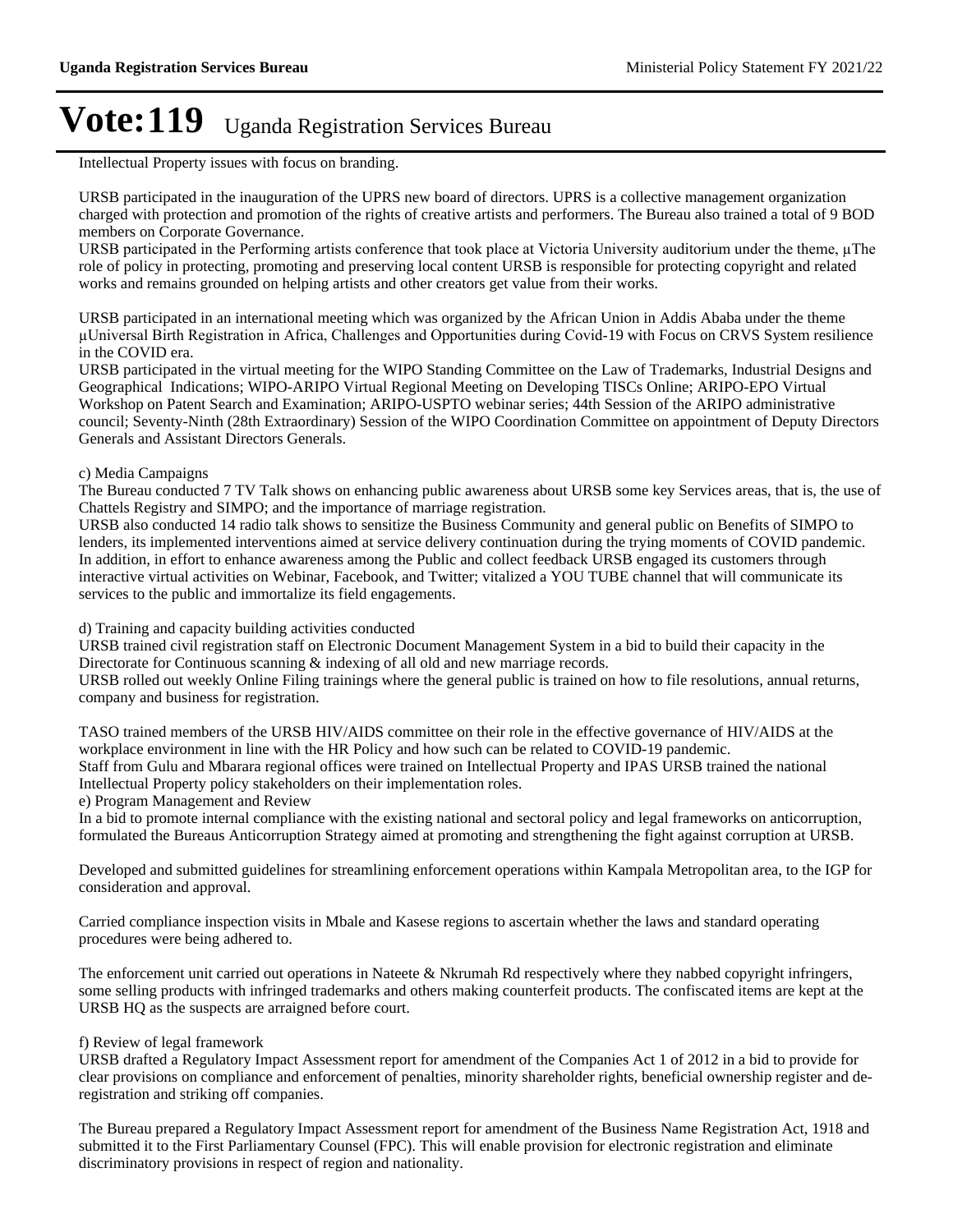## **IV. Medium Term Plans**

- i) Reform and update laws to promote competitiveness and Regional Integration
- ii) Formulate legal framework for Establishment of Non Individual Register
- iii) Establish the non-individual Entities Register
- iv) Enhance Information Management
- v) Strengthen compliance and enforcement function
- vi) Enhance integrity of the marriage registry
- vii) Translate laws (Compendiums) and IEC materials into local languages, French and Arabic
- viii) Establish Divorce Register
- ix) Establish Geographical Indications Register
- x) Equip duty bearers for enhanced accomplishment of their roles
- xi) Develop and implement 'once only' principal for inter institutional sharing of information
- xii) Strengthen Mainstreaming of Cross Cutting Issues in the SDP III and in Annual work plans
- xiii) Develop and implement 'once only principle for inter institutional sharing of information
- xiv) Collaborate with the Private Sector to develop innovative products based on URSB Registry data
- xv) Continually review and enhance Service quality standards
- xvi) Engage cultural institutions on expansion of Cultural Marriage registration
- xvii) Increase engagement with Marriage duty bearers
- xviii) Conduct a survey on licensing of churches, conducting marriages and filing marriage returns
- xix) Roll out the NMRS
- xx) Conduct sensitization on Marriages
- xxi) Enhance strategic partnerships
- xxii) Strengthen legal Advisory function.
- xxiii) Strengthening Internal Audit Function
- xxiv) Establish and operationalize marriage solemnization and Registration in Refugee camps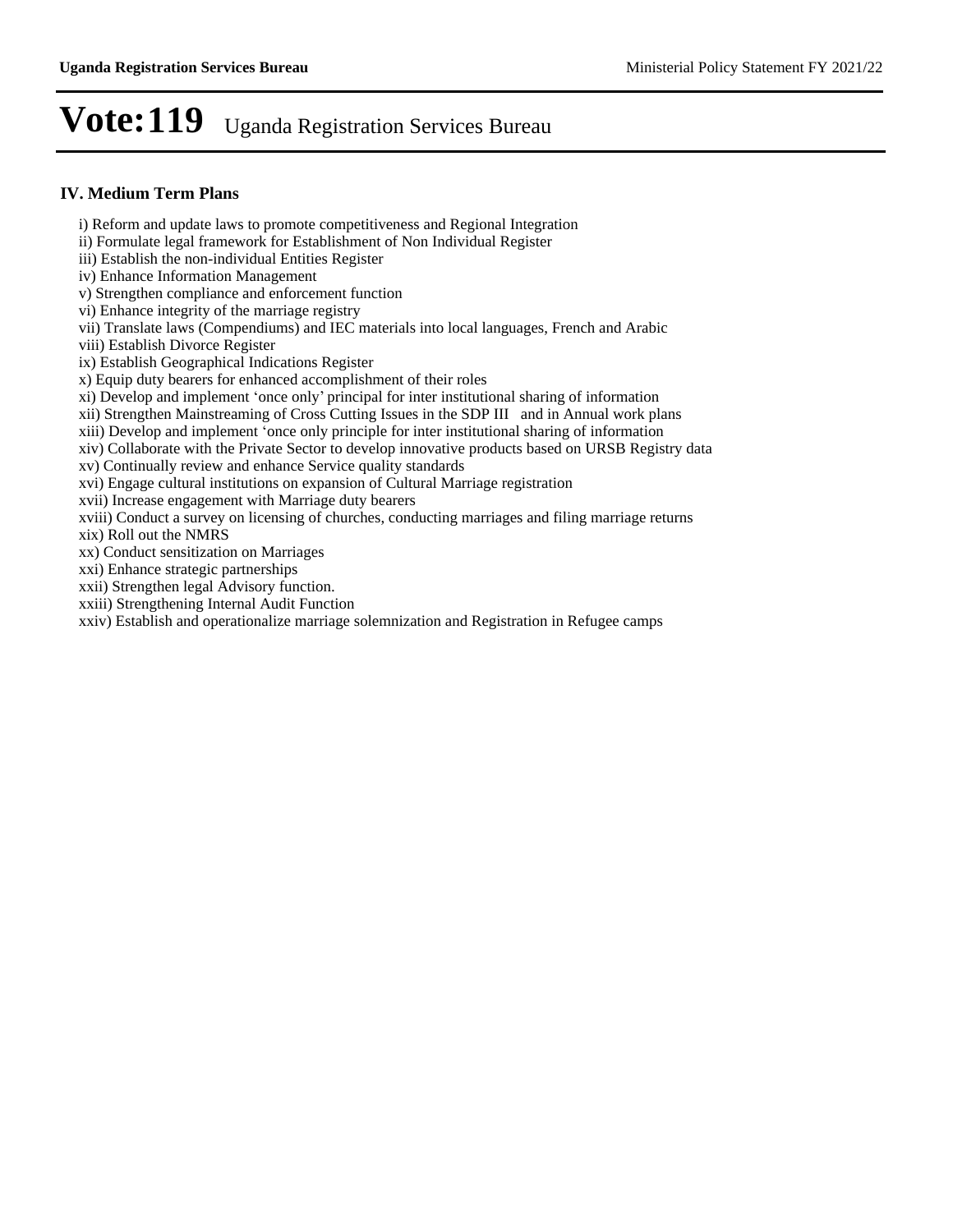# **V. Snapshot Of Medium Term Budget Allocations**

**Table 5.1: Overview of Vote Expenditures (UShs Billion)**

|                  |                                                      |                    | 2020/21       |                                           |         |         |         | <b>MTEF Budget Projections</b> |         |
|------------------|------------------------------------------------------|--------------------|---------------|-------------------------------------------|---------|---------|---------|--------------------------------|---------|
|                  |                                                      | 2019/20<br>Outturn | <b>Budget</b> | <b>Approved Expenditure</b><br>by End Dec | 2021/22 | 2022/23 | 2023/24 | 2024/25                        | 2025/26 |
| <b>Recurrent</b> | Wage                                                 | 8.813              | 8.980         | 4.438                                     | 10.780  | 11.318  | 11.318  | 11.318                         | 11.318  |
|                  | Non Wage                                             | 13.320             | 17.455        | 5.565                                     | 13.927  | 13.927  | 13.927  | 13.927                         | 13.927  |
| Devt.            | GoU                                                  | 0.151              | 0.405         | 0.060                                     | 0.405   | 0.405   | 0.405   | 0.405                          | 0.405   |
|                  | Ext. Fin.                                            | 0.000              | 0.000         | 0.000                                     | 0.000   | 0.000   | 0.000   | 0.000                          | 0.000   |
|                  | <b>GoU</b> Total                                     | 22.284             | 26.840        | 10.063                                    | 25.111  | 25.650  | 25.650  | 25.650                         | 25.650  |
|                  | <b>Total GoU+Ext Fin (MTEF)</b>                      | 22.284             | 26.840        | 10.063                                    | 25.111  | 25.650  | 25.650  | 25.650                         | 25.650  |
|                  | Arrears                                              | 1.426              | 0.032         | 0.013                                     | 0.000   | 0.000   | 0.000   | 0.000                          | 0.000   |
|                  | <b>Total Budget</b>                                  | 23.710             | 26.871        | 10.076                                    | 25.111  | 25.650  | 25.650  | 25.650                         | 25.650  |
|                  | <b>A.I.A Total</b>                                   | 0.000              | 0.000         | 0.000                                     | 0.000   | 0.000   | 0.000   | 0.000                          | 0.000   |
|                  | <b>Grand Total</b>                                   | 23.710             | 26.871        | 10.076                                    | 25.111  | 25.650  | 25.650  | 25.650                         | 25.650  |
|                  | <b>Total Vote Budget</b><br><b>Excluding Arrears</b> | 22.284             | 26.840        | 10.063                                    | 25.111  | 25.650  | 25.650  | 25.650                         | 25.650  |

### **Table 5.2: Budget Allocation by Programme (UShs Billion)**

|                                                 | 2021/22 Draft Estimates |          |              |  |  |  |
|-------------------------------------------------|-------------------------|----------|--------------|--|--|--|
| <b>Billion Uganda Shillings</b>                 | GoU                     | Ext. Fin | <b>Total</b> |  |  |  |
| Community Mobilization and Mindset Change       | 15.028                  | 0.000    | 15.028       |  |  |  |
| Innovation, Technology Development and Transfer | 1.704                   | 0.000    | 1.704        |  |  |  |
| Development Plan Implementation                 | 0.381                   | 0.000    | 0.381        |  |  |  |
| Digital Transformation                          | 3.728                   | 0.000    | 3.728        |  |  |  |
| Governance and Security                         | 0.701                   | 0.000    | 0.701        |  |  |  |
| <b>Private Sector Development</b>               | 3.569                   | 0.000    | 3.569        |  |  |  |
| <b>Grand Total:</b>                             | 25.111                  | 0.000    | 25.111       |  |  |  |
| <b>Total excluding Arrears</b>                  | 25,111                  | 0.000    | 25.111       |  |  |  |

# **VI. Budget By Economic Clasification**

**Table V6.1 2020/21 and 2021/22 Budget Allocations by Item**

|                                       | 2020/21 Approved Budget |          |       |              |        | 2021/22 Draft Estimates |        |  |
|---------------------------------------|-------------------------|----------|-------|--------------|--------|-------------------------|--------|--|
| Billion Uganda Shillings              | GoU                     | Ext. Fin | AIA   | <b>Total</b> | GoU    | Ext. Fin                | Total  |  |
| <b>Output Class: Outputs Provided</b> | 26.435                  | 0.000    | 0.000 | 26.435       | 24.706 | 0.000                   | 24.706 |  |
| 211 Wages and Salaries                | 12.985                  | 0.000    | 0.000 | 12.985       | 14.305 | 0.000                   | 14.305 |  |
| 212 Social Contributions              | 0.898                   | 0.000    | 0.000 | 0.898        | 1.078  | 0.000                   | 1.078  |  |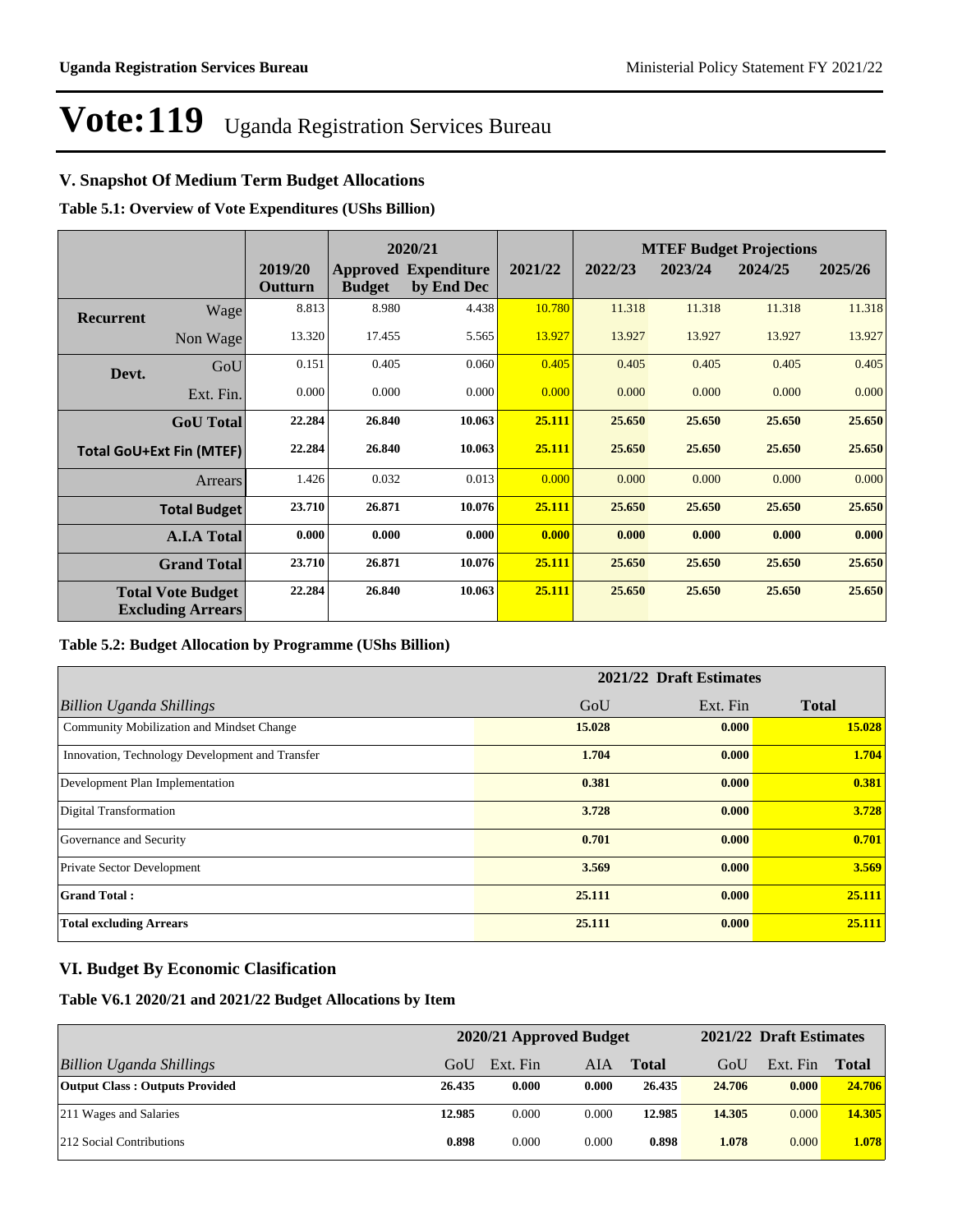| 213 Other Employee Costs               | 3.013  | 0.000 | 0.000 | 3.013  | 3.463  | 0.000 | 3.463  |
|----------------------------------------|--------|-------|-------|--------|--------|-------|--------|
| 221 General Expenses                   | 4.237  | 0.000 | 0.000 | 4.237  | 2.494  | 0.000 | 2.494  |
| 222 Communications                     | 0.525  | 0.000 | 0.000 | 0.525  | 0.691  | 0.000 | 0.691  |
| 223 Utility and Property Expenses      | 1.839  | 0.000 | 0.000 | 1.839  | 1.011  | 0.000 | 1.011  |
| 224 Supplies and Services              | 0.096  | 0.000 | 0.000 | 0.096  | 0.101  | 0.000 | 0.101  |
| 225 Professional Services              | 1.261  | 0.000 | 0.000 | 1.261  | 0.060  | 0.000 | 0.060  |
| 227 Travel and Transport               | 1.213  | 0.000 | 0.000 | 1.213  | 1.180  | 0.000 | 1.180  |
| 228 Maintenance                        | 0.299  | 0.000 | 0.000 | 0.299  | 0.284  | 0.000 | 0.284  |
| 282 Miscellaneous Other Expenses       | 0.069  | 0.000 | 0.000 | 0.069  | 0.039  | 0.000 | 0.039  |
| <b>Output Class: Capital Purchases</b> | 0.405  | 0.000 | 0.000 | 0.405  | 0.405  | 0.000 | 0.405  |
| 312 FIXED ASSETS                       | 0.405  | 0.000 | 0.000 | 0.405  | 0.405  | 0.000 | 0.405  |
| <b>Output Class: Arrears</b>           | 0.032  | 0.000 | 0.000 | 0.032  | 0.000  | 0.000 | 0.000  |
| 321 DOMESTIC                           | 0.032  | 0.000 | 0.000 | 0.032  | 0.000  | 0.000 | 0.000  |
| <b>Grand Total:</b>                    | 26.871 | 0.000 | 0.000 | 26.871 | 25.111 | 0.000 | 25.111 |
| <b>Total excluding Arrears</b>         | 26.840 | 0.000 | 0.000 | 26.840 | 25.111 | 0.000 | 25.111 |

## VII. Budget By Sub-Subprogramme, Department And Project

### **Table V7.1: Past Expenditure Outturns and Medium Term Projections by Sub-SubProgramme,Department and Project**

| <b>Billion Uganda shillings</b>                                     |                       | FY 2020/21                       |                                   |                                             | <b>Medium Term Projections</b> |         |         |         |
|---------------------------------------------------------------------|-----------------------|----------------------------------|-----------------------------------|---------------------------------------------|--------------------------------|---------|---------|---------|
|                                                                     | FY 2019/20<br>Outturn | <b>Approved</b><br><b>Budget</b> | <b>Spent By</b><br><b>End Dec</b> | 2021-22<br><b>Proposed</b><br><b>Budget</b> | 2022-23                        | 2023-24 | 2024-25 | 2025-26 |
| <b>20 Lawful Registration Services</b>                              | 3.712                 | 5.577                            | 1.224                             | 4.768                                       | 7.700                          | 8.900   | 9.900   | 9.900   |
| 02 Civil Registration Services                                      | 0.796                 | 1.370                            | 0.309                             | 0.701                                       | 1.700                          | 1.600   | 1.700   | 1.300   |
| 03 Intellectual Property Rights                                     | 1.329                 | 1.182                            | 0.365                             | 1.704                                       | 2.300                          | 3.072   | 3.495   | 4.095   |
| 04 Business Registration Services                                   | 1.392                 | 2.698                            | 0.454                             | 2.169                                       | 3.256                          | 3.923   | 4.000   | 4.000   |
| 08 Insolvency Services                                              | 0.195                 | 0.327                            | 0.096                             | 0.195                                       | 0.444                          | 0.305   | 0.705   | 0.505   |
| 25 General administration, planning,<br>policy and support services | 19.998                | 21.294                           | 8.852                             | 20.343                                      | 17.950                         | 16.750  | 15.750  | 15.750  |
| 01 Office of the Registrar General                                  | 3.638                 | 3.921                            | 1.078                             | 3.323                                       | 2.914                          | 2.418   | 2.818   | 2.818   |
| 05 Finance and Administration                                       | 14.457                | 15.207                           | 6.919                             | 15.028                                      | 12.000                         | 10.000  | 8.000   | 8.000   |
| 06 Regional Offices                                                 | 1.342                 | 1.353                            | 0.612                             | 1.206                                       | 2.500                          | 2.500   | 2.527   | 3.127   |
| 07 Internal Audit                                                   | 0.411                 | 0.408                            | 0.182                             | 0.381                                       | 0.131                          | 1.427   | 2.000   | 1.400   |
| 1431 Institutional Support to URSB                                  | 0.151                 | 0.000                            | 0.000                             | 0.000                                       | 0.000                          | 0.000   | 0.000   | 0.000   |
| 1648 Retooling of Uganda Registration<br>Services Bureau            | 0.000                 | 0.405                            | 0.060                             | 0.405                                       | 0.405                          | 0.405   | 0.405   | 0.405   |
| <b>Total for the Vote</b>                                           | 23.710                | 26.871                           | 10.076                            | 25.111                                      | 25.650                         | 25.650  | 25.650  | 25.650  |
| <b>Total Excluding Arrears</b>                                      | 22.284                | 26.840                           | 10.063                            | 25.111                                      | 25.650                         | 25.650  | 25.650  | 25.650  |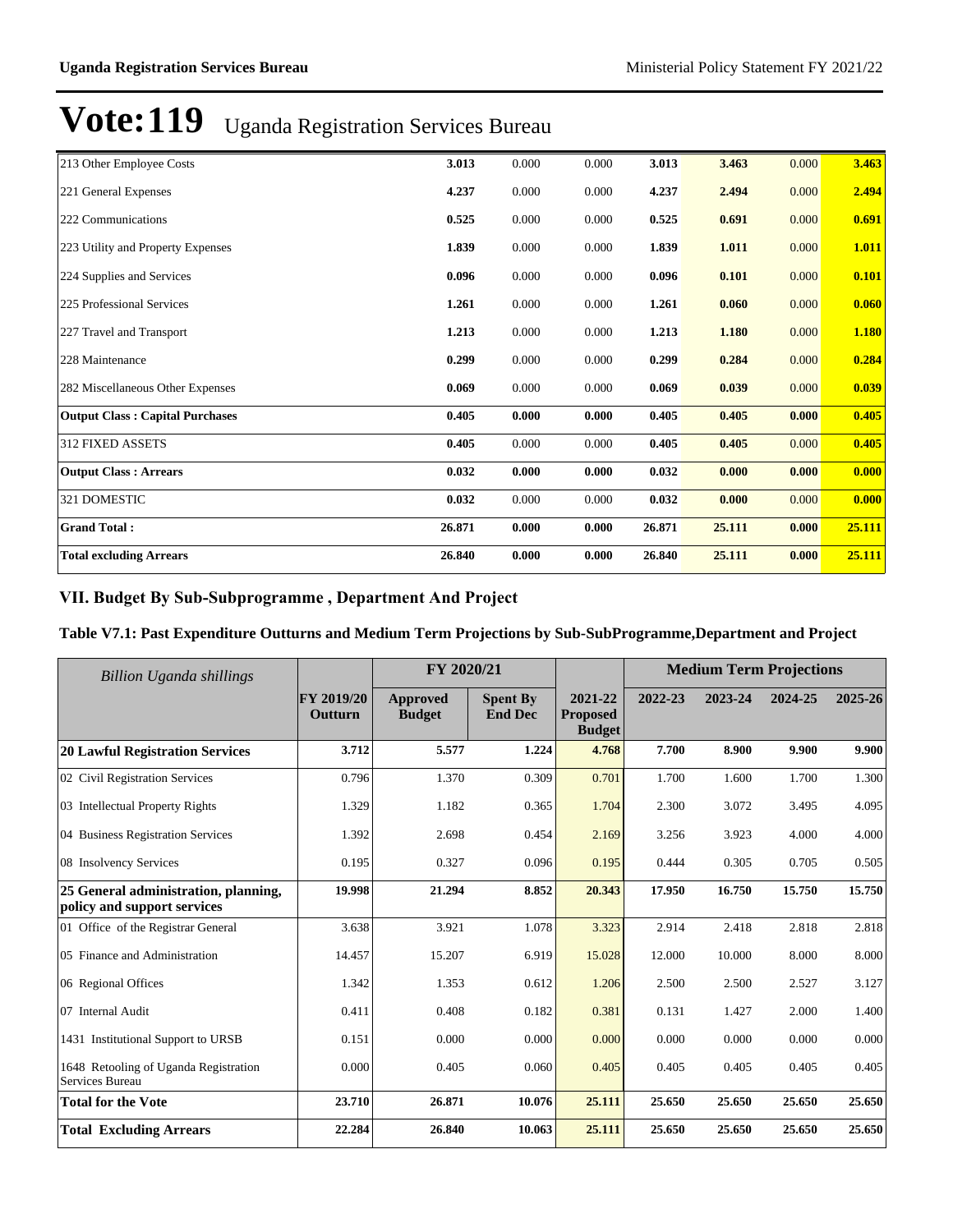# VIII. Sub-SubProgramme Performance and Medium Term Plans

**Table V8.1: Sub-SubProgramme Outcome and Outcome Indicators** 

|                             | <b>Sub-SubProgramme:</b> 20 Lawful Registration Services                                                                                                           |  |         |                            |         |  |  |  |
|-----------------------------|--------------------------------------------------------------------------------------------------------------------------------------------------------------------|--|---------|----------------------------|---------|--|--|--|
| Objective :                 | The Strategic Objectives of URSB are:<br>i. Strengthen legal and institutional framework to promote competitiveness<br>ii. Simplify processes to ease registration |  |         |                            |         |  |  |  |
| <b>Responsible Officer:</b> | Mercy K Kainobwisho                                                                                                                                                |  |         |                            |         |  |  |  |
| <b>Outcome:</b>             | Enhanced access to registration services to all Ugandans                                                                                                           |  |         |                            |         |  |  |  |
|                             | 1. Commercial justice and the environment for competitiveness strengthened                                                                                         |  |         |                            |         |  |  |  |
|                             |                                                                                                                                                                    |  |         | <b>Performance Targets</b> |         |  |  |  |
|                             |                                                                                                                                                                    |  | 2021/22 | 2022/23                    | 2023/24 |  |  |  |
|                             | <b>Projection</b><br>Projection<br><b>Baseline</b><br><b>Base year</b><br><b>Target</b>                                                                            |  |         |                            |         |  |  |  |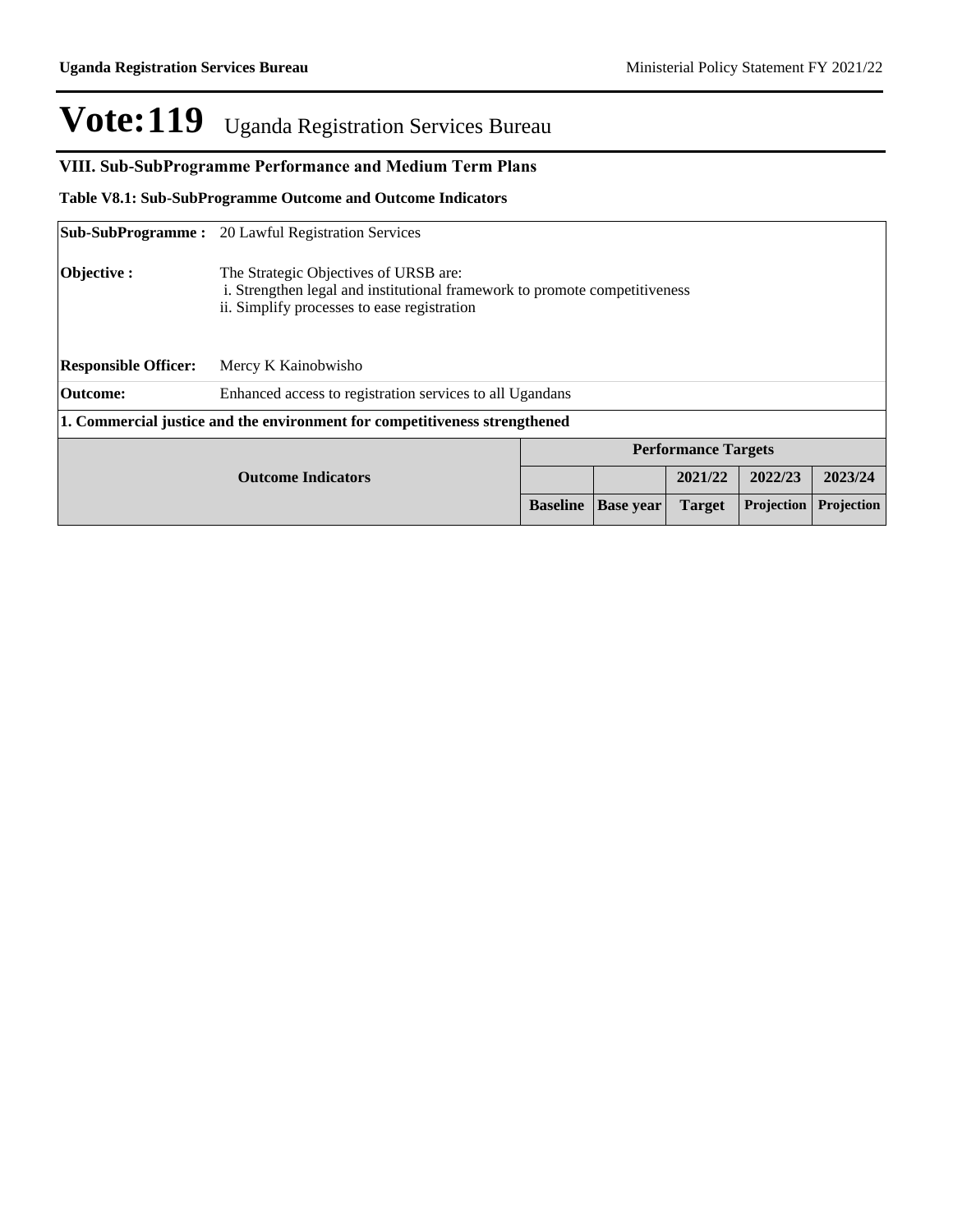|                                                                                 | · Proportion of Stakeholders complying with Marriage Returns requirements                  | 65%             | 2020             | 75%                        | 80%            | 85%        |
|---------------------------------------------------------------------------------|--------------------------------------------------------------------------------------------|-----------------|------------------|----------------------------|----------------|------------|
| • Average time taken to register a Business                                     |                                                                                            | 4               | 2020             | $\overline{4}$             | $\overline{4}$ | 3          |
|                                                                                 | • Proportion of stakeholders satisfied with Intellectual Property protection services      | 80%             | 2020             | 88%                        | 90%            | 95%        |
| <b>Department: 02 Civil Registration Services</b>                               |                                                                                            |                 |                  |                            |                |            |
|                                                                                 | <b>Budget Output: 01 Civil, Customary Marriages and Licensing of Churches</b>              |                 |                  |                            |                |            |
| No. of Civil, customary Marriages from central and                              |                                                                                            |                 |                  | 7,050                      | 7,065          | 7,080      |
| No. of Faith Based Marriage Returns                                             |                                                                                            |                 |                  | 15,124                     | 15,345         | 16,567     |
| No. of Churches licenced                                                        |                                                                                            |                 |                  | 400                        | 360            | 310        |
| <b>Department: 03 Intellectual Property Rights</b>                              |                                                                                            |                 |                  |                            |                |            |
|                                                                                 | Budget Output: 02 Patents, trademarks, copyrights, Industrial design registrations         |                 |                  |                            |                |            |
| No. of Local &foreign trademarks registered                                     |                                                                                            |                 |                  | 4,254                      | 4,315          | 4,467      |
| No. Copyrights registered                                                       |                                                                                            |                 |                  | 85                         | 90             | 100        |
| No. of Patents registered                                                       |                                                                                            |                 |                  | 6                          | 8              | 10         |
|                                                                                 | <b>Department: 04 Business Registration Services</b>                                       |                 |                  |                            |                |            |
|                                                                                 | <b>Budget Output: 03 Companies, Business names, Chattels and Legal Documents</b>           |                 |                  |                            |                |            |
| No. of Companies registered                                                     |                                                                                            |                 |                  | 22,655                     | 22,789         | 22,833     |
| No. of Debentures/Mortgages registered                                          |                                                                                            |                 |                  | 1,696                      | 1,712          | 1,789      |
| No. of Chattels registered                                                      |                                                                                            |                 |                  | 1,776                      | 1,880          | 1,974      |
| <b>Department: 08 Insolvency Services</b>                                       |                                                                                            |                 |                  |                            |                |            |
| <b>Budget Output: 04 Company Liquidation</b>                                    |                                                                                            |                 |                  |                            |                |            |
| Number of resolutions to wind up and recieverships                              |                                                                                            |                 |                  | 90                         | 95             | 100        |
| No. of Insolvency Practitioners Registered                                      |                                                                                            |                 |                  | 55                         | 65             | 75         |
| No. of Liabilities settled                                                      |                                                                                            |                 |                  | 58                         | 87             | 99         |
|                                                                                 | <b>Sub-SubProgramme :</b> 25 General administration, planning, policy and support services |                 |                  |                            |                |            |
| Objective:                                                                      | Enhance communication and awareness about URSB services                                    |                 |                  |                            |                |            |
|                                                                                 | Strengthen Research and Advisory function.                                                 |                 |                  |                            |                |            |
| <b>Responsible Officer:</b>                                                     | Mercy K Kainobwisho                                                                        |                 |                  |                            |                |            |
| <b>Outcome:</b>                                                                 | Efficient and Effective delivery of URSB Services                                          |                 |                  |                            |                |            |
|                                                                                 | 1. Commercial justice and the environment for competitiveness strengthened                 |                 |                  |                            |                |            |
|                                                                                 |                                                                                            |                 |                  | <b>Performance Targets</b> |                |            |
|                                                                                 |                                                                                            |                 | 2021/22          | 2022/23                    | 2023/24        |            |
|                                                                                 |                                                                                            | <b>Baseline</b> | <b>Base year</b> | <b>Target</b>              | Projection     | Projection |
| · Proportion of Stakeholders satisfied with URSB Services<br>85%<br>92%<br>2020 |                                                                                            |                 |                  |                            |                | 98%        |
|                                                                                 |                                                                                            |                 |                  |                            |                |            |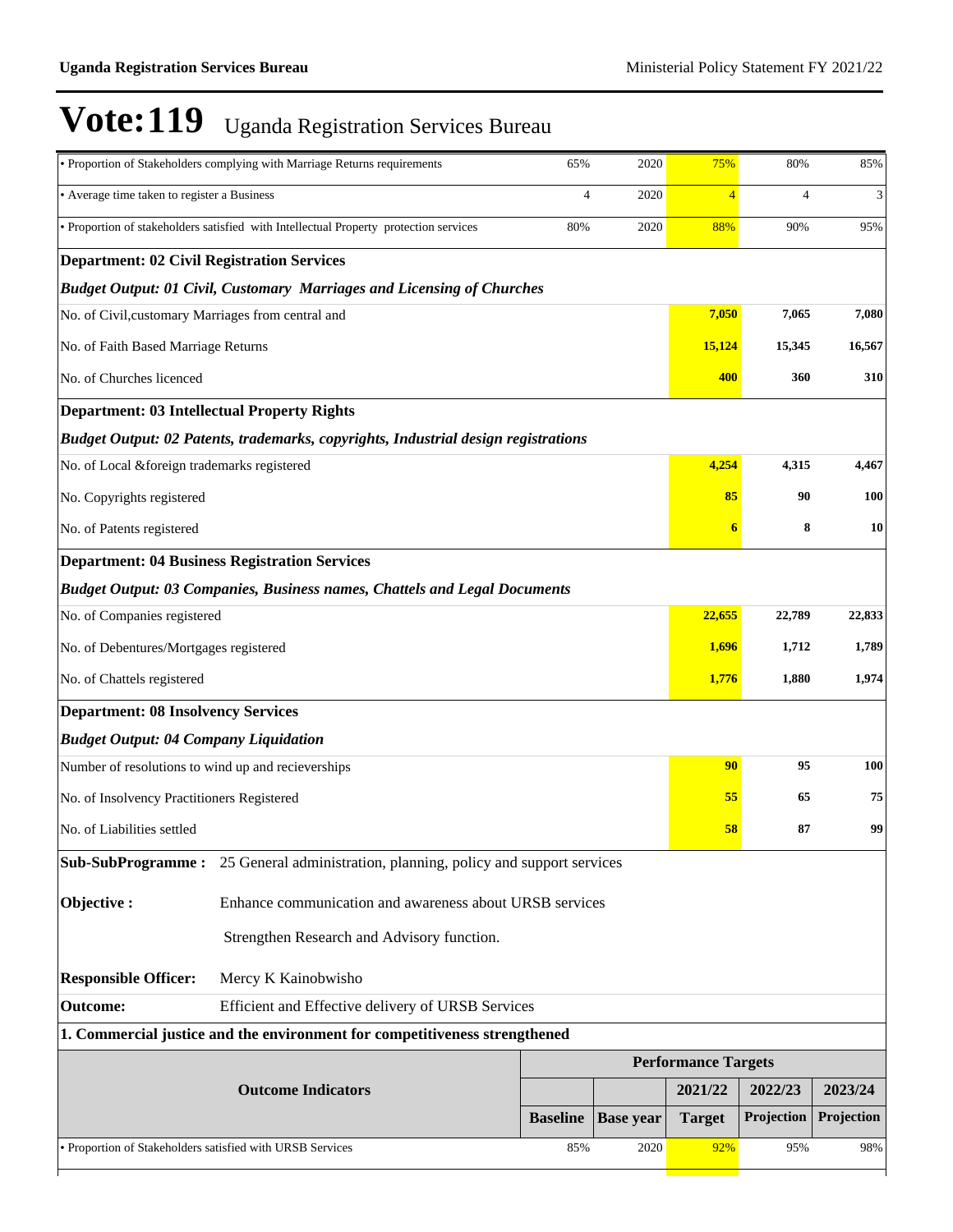| • Percentage change in Non-Tax Revenues                                         | 44.6% | 2020 | 17.9% | 20% | 25% |
|---------------------------------------------------------------------------------|-------|------|-------|-----|-----|
| Department: 05 Finance and Administration                                       |       |      |       |     |     |
| <b>Budget Output: 01 Policy, Consultation, Planning and Monitoring Services</b> |       |      |       |     |     |
| No. of M&E Reports                                                              |       |      |       | 4   |     |
| <b>Department: 06 Regional Offices</b>                                          |       |      |       |     |     |
| <b>Budget Output: 01 Policy, Consultation, Planning and Monitoring Services</b> |       |      |       |     |     |
| No. of M&E Reports                                                              |       |      |       | 3   |     |

# **IX. Major Capital Investments And Changes In Resource Allocation**

**Table 9.1: Major Capital Investment (Capital Purchases outputs over 0.5Billion)**

N/A

## **X. Vote Challenges and Plans To Improve Performance**

### **Vote Challenges**

URSB experienced budget cuts on consumptive expenditure totaling UGX 5.04 from non wage expenses , the allocated amount will hamper smooth operations amd greatly affect service delivery . The bureau has to meet contractual obligations affected by such budget cuts to facilitate salaries for temporary staff employed to enhance non tax revenue collections. The inadequate capital a development budget poses a challenges in purchase of required capital equipment. Lack of sufficient funding for capital development allocations will disrupt plans to re-locate to new building which will soon be completed on May 28th 2021. The bureau seeks to increase funding allocation of UGX 3.5bn to facilitate one stop center at Uganda Business facilitation center a hub that will house three Agencies UIA URSB and CMA to improve doing of business for both foreign and local business. As URSB prepares to relocate to new building, it requires funding for furnishing, ICT infrastructure and estate management. Most of the required equipment will be of capital nature which cannot other wise be offset from the recurrent budget. The Bureau plans to expand its services across the Country through setting up of more regional offices. Currently, there is functional presence in Mbarara, Arua, Gulu and Mbale, and Kampala city branches in Posta, Nakivubo and UIA. We however intend to roll out to the rest of the Country in a phased manner resources permitting. three (3) new regional offices have been earmarked for the first phase this financial Year through partnerships with Posta Uganda. This will require UGX.2.00bn to facilitate the roll pout plan. Other challenges include ; inadequate funds to implement Human resource structure approved in 2018, incomplete automation of all registries to achieve all online all digital and limited presence in all districts to provide business registration at more than 34 service centers across the country.

### **Plans to improve Vote Performance**

The bureau has adopted innovative ways of improving service delivery standards by use of automation , online registration systems that have improved turn around time. The securities interest in moveable property registry is functional and has created a platform improved access to affordable credit. Platform is currently used by secured lenders and secured borrowers with financial institutions offering loans to women and youth. The implementing all online all digital will improve turn around time and promote efficiency in collection of Non tax revenue. The Bureau has aligned to 7 programs and contributes to specific sub programs in private sector, governance and security, Innovation and technology to contribute to the overall objectives in NDP III. The Bureau will continue to engage with MoFPED and development partners to increase budget funding of the critical unfunded items for FY 2021/22.

## **XI Off Budget Support**

## **Table 11.1 Off-Budget Support by Department and Project**

### N/A

## **XII. Vote Cross Cutting Policy And Other Budgetary Issues**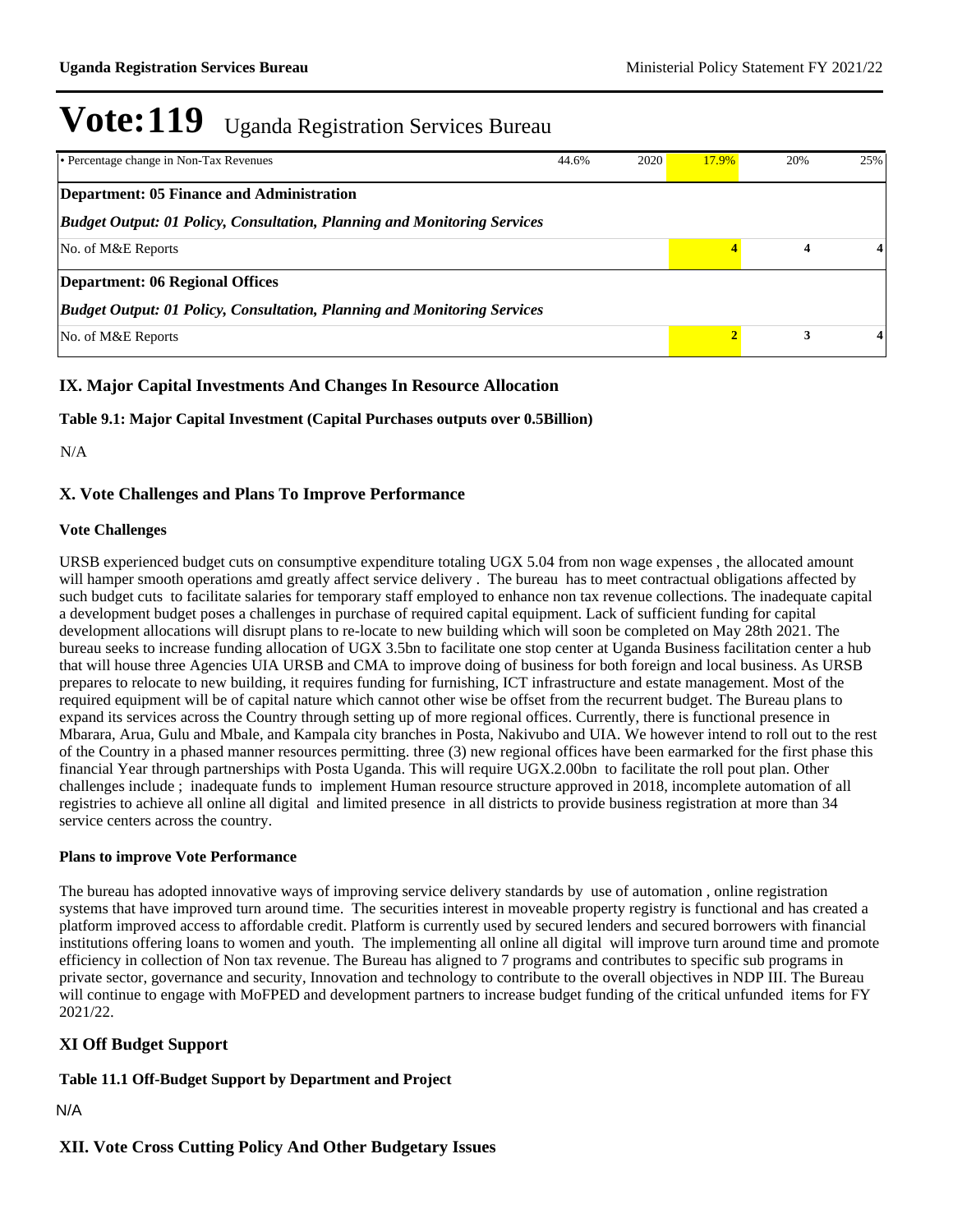# **Table 12.1: Cross- Cutting Policy Issues**

| <b>Issue Type:</b>                  | <b>HIV/AIDS</b>                                                                                                                                                                                                                         |
|-------------------------------------|-----------------------------------------------------------------------------------------------------------------------------------------------------------------------------------------------------------------------------------------|
| Objective:                          | To ensure a consistent and equitable<br>approach to the prevention of HIV/AIDS<br>among employees and their families and the management of the consequences of<br><b>HIV/AIDS</b> at URSB                                               |
| <b>Issue of Concern:</b>            | HIV/ AIDS Mainstreaming                                                                                                                                                                                                                 |
| <b>Planned Interventions:</b>       | 1. Promote Behavior Change<br>Communication interventions<br>2. Promote HIV prevention interventions<br>3. Promote condom education, distribution and correct/consistent use.                                                           |
| <b>Budget Allocation (Billion):</b> | 0.560                                                                                                                                                                                                                                   |
| <b>Performance Indicators:</b>      | 1. Condoms distributed<br>2. Proportion of Staff sensitized<br>3. No. of platforms organized for HIV testing and treatment                                                                                                              |
| <b>Issue Type:</b>                  | Gender                                                                                                                                                                                                                                  |
| Objective:                          | To create an environment where opportunities and responsibilities are shared equitably between<br>men and women                                                                                                                         |
| <b>Issue of Concern:</b>            | Ensure gender<br>sensitivity and<br>responsiveness<br>in the delivery<br>of registration<br>services                                                                                                                                    |
| <b>Planned Interventions:</b>       | 1. Build capacity of staff in gender analysis, planning and budgeting;<br>2. Monitor and evaluate bureau programs for their impact on gender equality;<br>3. Disaggregate data and<br>information by sex and<br>gender where applicable |
| <b>Budget Allocation (Billion):</b> | 0.890                                                                                                                                                                                                                                   |
| <b>Performance Indicators:</b>      | 1. Gender equality promoted<br>2. Proportion of gender disaggregated data<br>3. No. of Staff trained                                                                                                                                    |
| <b>Issue Type:</b>                  | <b>Enviroment</b>                                                                                                                                                                                                                       |
| Objective:                          | To effectively minimize the impact of our<br>business processes on the natural<br>environment and the community at<br>large                                                                                                             |
| <b>Issue of Concern:</b>            | <b>Environmental Management</b>                                                                                                                                                                                                         |
| <b>Planned Interventions:</b>       | 1. Formulation of an environmental management policy<br>2.                                                                                                                                                                              |
| <b>Budget Allocation (Billion):</b> | 0.400                                                                                                                                                                                                                                   |
| <b>Performance Indicators:</b>      | Whether<br>Environmental<br>policy is<br>formulated                                                                                                                                                                                     |